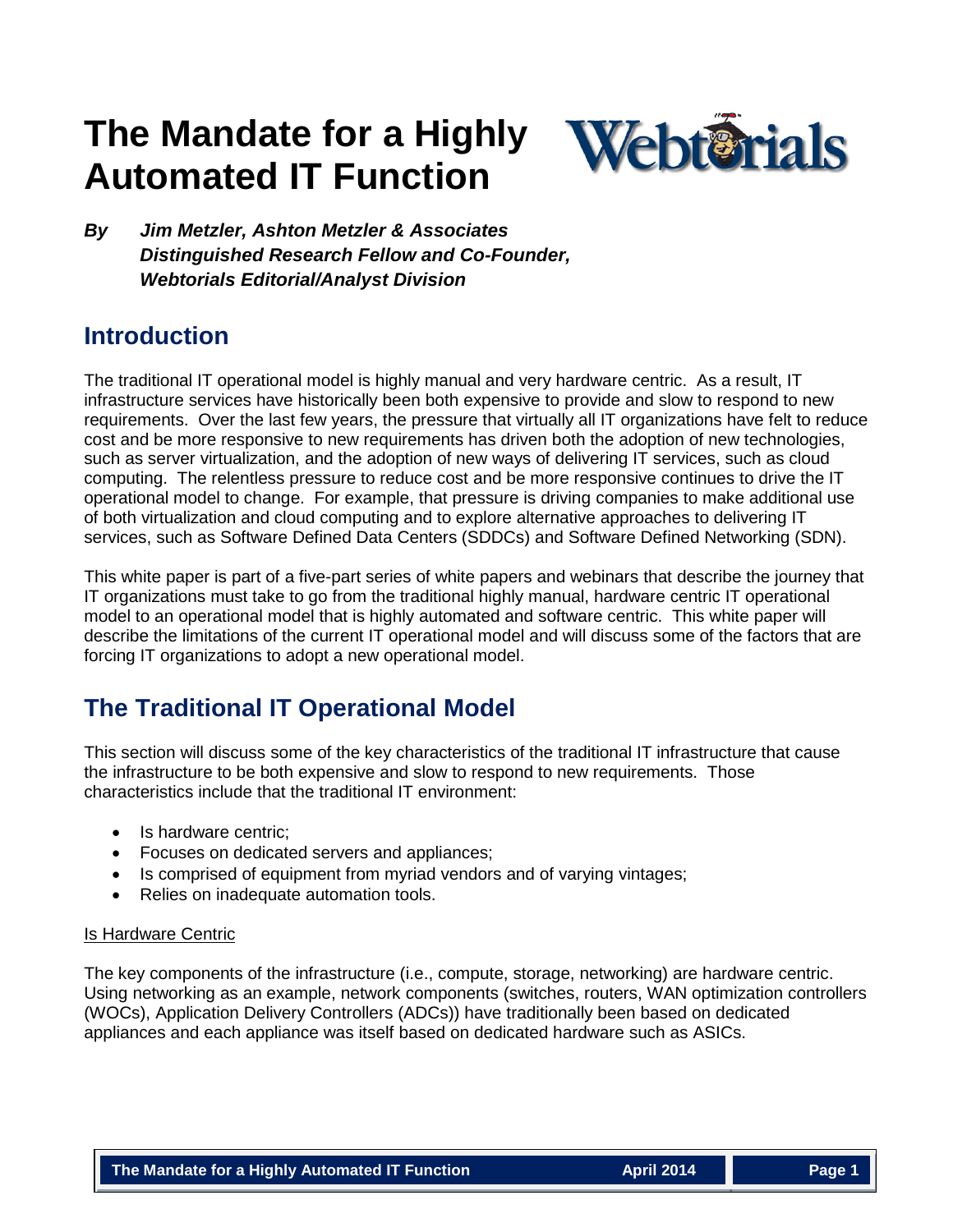Some of the implications of this approach to developing network appliances are that:

- The ASICs that provide the network functionality evolve slowly;
- The evolution of ASIC functionality is under the control of the provider of the appliance;
- The appliances are proprietary;
- Each appliance is configured individually:
- Tasks such as provisioning, change management and de-provisioning are very time consuming and error prone.

#### Focuses on Dedicated Servers and Appliances

In the traditional data center design, functionality such as servers, storage, LAN switches, firewalls and load balancers are typically dedicated to a single service or application. This approach results in stranded capacity and hence an increase in the overall cost of the data center. It also increases the time it takes to deploy a new service or application since new infrastructure must be designed, procured, installed and tested before a new service or application can go into production.

#### Is Highly Heterogeneous

There are several factors that drive heterogeneity in the IT infrastructure. The result of that heterogeneity is that there is little if any commonality in terms of how the components of the traditional IT infrastructure are configured and managed.

One factor that drives heterogeneity is that that the key components of the infrastructure (i.e., compute, storage, networking) have traditionally been provided by different vendors. Another factor is that there typically is significant diversity within a given component of the infrastructure. Using networking as an example, the majority of IT organizations use networking equipment from multiple vendors. Even if an IT organization were to use only a single networking vendor such as Cisco, they would likely have network elements that utilized different Cisco operating systems and hence displayed some of the same diversity as if the network elements came from different vendors.

Another factor that drives heterogeneity is that virtually all IT environments are comprised of both stateof-the art and legacy components. One of the reasons for this is the fact that purchasing decisions accumulate over time and existing systems may be too costly or too critical to replace. Alternatively, an IT organization may have spent large amounts of money on the current infrastructure and won't replace it until it is either fully depreciated or has reached the end of its functional life.

#### Relies on Inadequate Automation Tools

IT organization use automation as a way to more quickly respond to new requirements or changes in the environment and the most common approach that IT organizations take relative to automation is to use scripts. Unfortunately there are four key issues relative to the use of scripts that minimize the value of this approach to automation.

One issue is that scripts are both difficult and time consuming to maintain because scripts typically are long and complex. Another side effect of being long and complex is that scripts tend to break when there is a change in the environment. Maintaining and/or fixing scripts require programmers and the vast majority of IT infrastructure organizations don't have the funding to hire a sufficient number of programmers.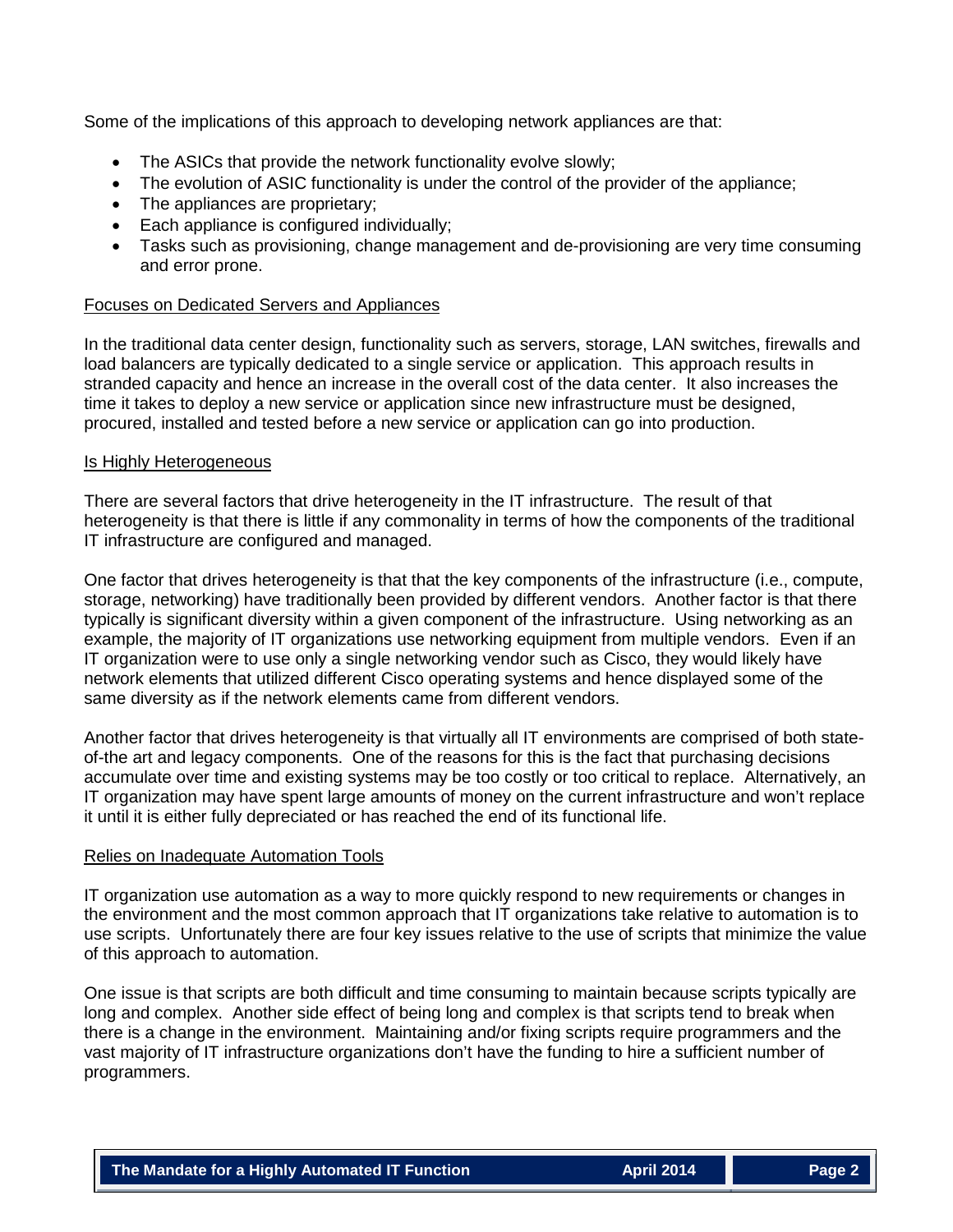The fact that most IT infrastructures tend to be very dynamic combined with the fact that scripts tend to break when there is a change in the environment means that an unacceptably high percentage of the IT infrastructure organization's scarce pool of programmers is consumed maintaining the existing set of scripts. As a result, another issue with the heavy reliance on scripts is that it is difficult, if not impossible, to scale the use of scripts and hence it is difficult, if not impossible, to significantly increase the amount of infrastructure automation.

The heavy reliance on scripts introduces unnecessary risk and it limits the productivity of the infrastructure team. The root cause of this issue is the scarce pool of programmers that are available to create and/or maintain scripts. One impact of this scarcity is that programmers become a bottleneck that can either delay the introduction of new functionality, or result in new functionality being introduced with little if any supporting automation. Another impact is that in virtually all instances, the majority of the infrastructure organization isn't programmers and the work of the majority of the infrastructure organization is often dependent on the work of a small set of programmers. That situation typically leads to throttling the productivity of the non-programmers.

The fourth issue is that a script-based approach to automation results in little, if any, systematic, reusable intelligence. In most IT organizations, the majority of intelligence about the existing set of scripts is entirely contained in the heads of the programmers. This further increases the risk that was discussed in the preceding paragraph because it creates the risk that this intelligence will disappear when one or more of the programmers leave the organization. It also makes it impossible to effectively search the existing set of scripts to locate functionality that can be re-used or re-purposed.

## **The Emerging IT Operational Model**

As mentioned in the introduction, a few years ago IT organizations began to evolve away from the traditional highly manual, hardware centric IT operational model and head to an IT operational model that is highly automated and software centric. This section of the white paper will discuss some of the initiatives that IT organizations are either currently implementing, or are likely to soon implement, that are shaping the emerging IT operational model.

#### Virtualization

The first form of virtualization to significantly impact IT organizations was server virtualization. As pointed out in The 20[1](#page-2-0)3 Application and Service Delivery Handbook<sup>1</sup>, in the current environment the majority of IT organizations have already virtualized the majority of their data center servers and the penetration of server virtualization is expected to increase. For most IT organizations, the implementation of server virtualization was their first major step to move away from an environment that was both hardware centric and comprised of dedicated servers and appliances.

One of the key factors driving the broad adoption of server virtualiztion is that server virtualization allows significant savings in the both CAPEX (i.e., costs of server hardware) and OPEX; i.e., server management labor expense, plus facility costs such as power, cooling, and floor space. Another key factor driving adoption is that server virtualization enables IT organizations to move a production virtual machine (VM) between physical servers, which helps to:

- Streamline the provisioning of new applications
- Improve backup and restoration operations

<span id="page-2-0"></span> <sup>1</sup> <http://www.webtorials.com/content/2013/06/2013-application-service-delivery-handbook.html>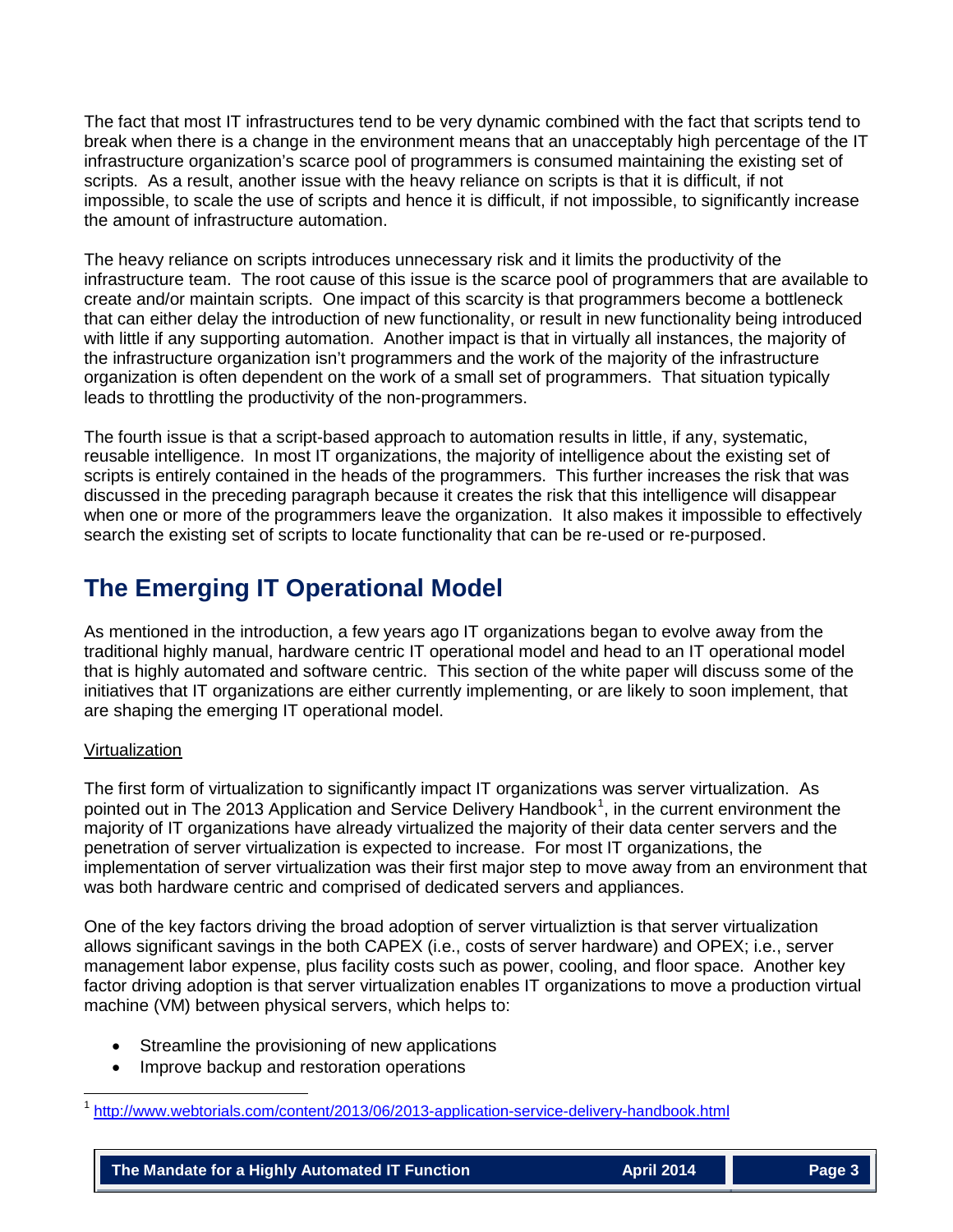• Enable zero-downtime maintenance

While server virtualization was the first form of virtualization to significantly impact IT organizations, today most IT organizations have implemented additional forms of virtualization including the virtualization of appliances such as WOCs and ADCs. In addition, the European Telecommunications Standards Institute (ETSI) has formed an Industry Specifications Group for Network Functions Virtualization (NFV ISG). The goal of NFV ISG is to enable telecommunications service providers to greatly simplify their operations and reduce capital expense by having all of the network functions they use available as virtual appliances that can be easily provisioned and integrated regardless of the vendor who provided the appliance or the hypervisor(s) on which it runs.

#### Cloud Computing

One measure of the large and growing adoption of cloud computing is that according to industry analysts, the global cloud computing market will grow to \$[2](#page-3-0)41 billion in 2020<sup>2</sup>. As pointed out in The 2013 Application and Service Delivery Handbook, the two primary factors driving IT organizations to utilize applications and services from a Software-as-a-Service (SaaS) or Infrastructure-as-a-Service (IaaS) provider are to:

- Lower cost:
- Reduce the amount of time it takes to implement an application or add capacity.

The 2013 Application and Service Delivery Handbook also pointed out that three of the characteristics that are commonly associated with cloud computing are:

- Virtualization;
- Automation;
- Self-service.

The significant adoption of cloud computing demonstrates how much influence the drivers listed above have on the evolution of IT infrastructure organizations. That adoption also demonstrates how critical the characteristics listed above are to the emerging IT operational model.

Although the adoption of cloud computing offers many benefits, it also presents some very significant challenges. One of the primary challenges IT organizations face as they expand their use of cloud computing is ensuring that the use of cloud computing doesn't negatively impact their ability to provide an acceptable level of application performance. For example, IT organizations need to ensure that as they migrate an application to an IaaS provider or they implement more of the characteristics of private cloud computing, that application performance isn't negatively impacted.

#### Software Defined Data Center (SDDC)

As noted, IT organizations are currently making significant use of virtualization and cloud computing. Few if any IT organizations have currently implemented an SDDC. SDDC is an emerging concept that is being advocated by a number of vendors and which provides clear direction in terms of how the IT operational model is changing.

<span id="page-3-0"></span> <sup>2</sup> <http://www.zdnet.com/blog/btl/cloud-computing-market-241-billion-in-2020/47702>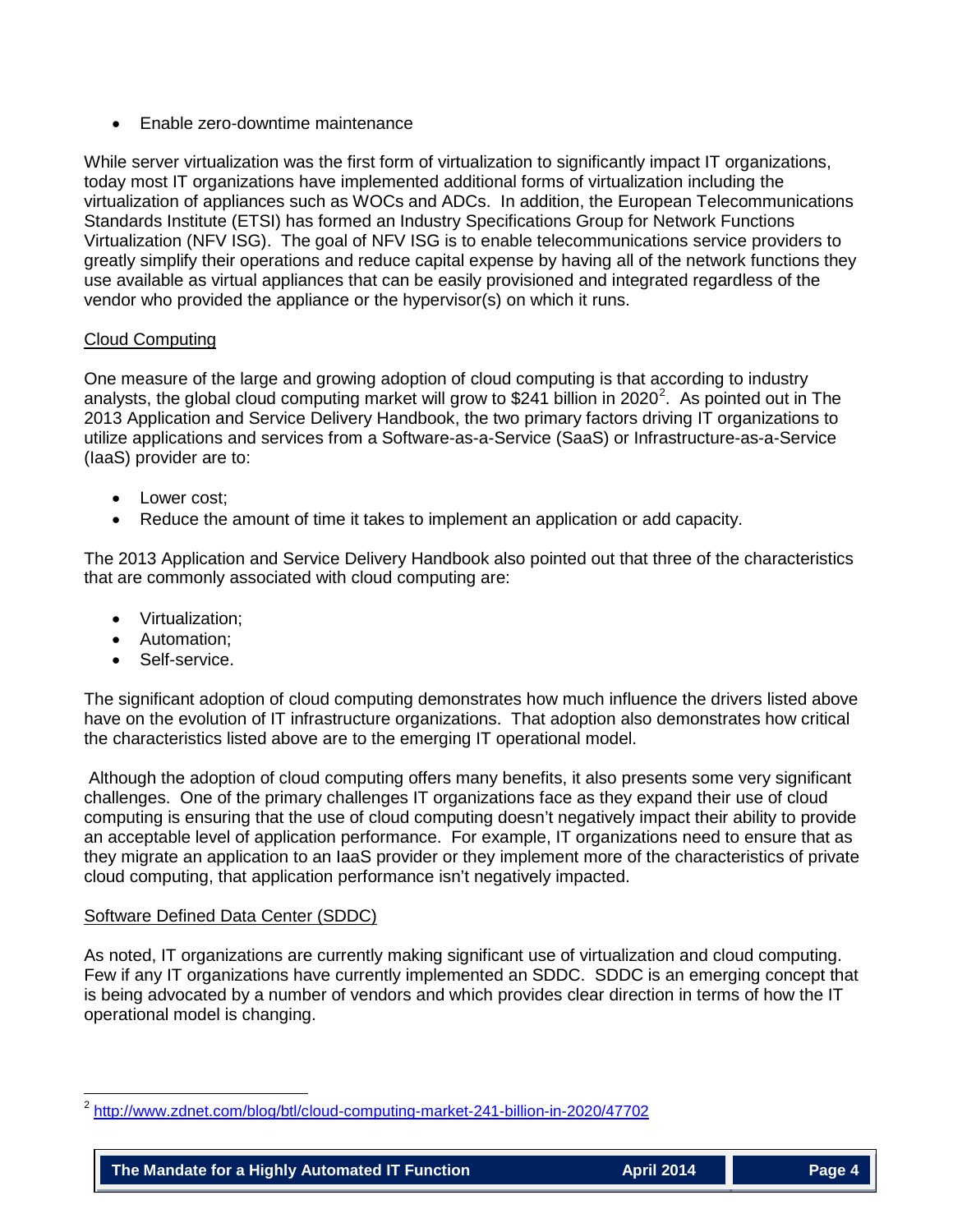The two primary characteristics of an SDDC are virtualization and automation. In particular, in an SDDC:

- Compute virtualization, network virtualization and software-defined storage deliver abstraction, pooling and automation of the compute as well as network and storage infrastructure.
- Automated management delivers a framework for policy-based management of data center application and services.

While it's true that few if any IT organizations have currently implemented an SDDC, it's also true that the steps that the majority of IT organizations have already taken to implement virtualization and private cloud computing are key steps on the path to implementing an SDDC. However, in order to continue down the path to implementing an SDDC, IT organizations need the ability to perform self-service automation of a heterogeneous, multi-generational IT infrastructure.

#### Software Defined Networking (SDN)

Similar to the situation with an SDDC, few IT organizations have already implemented SDN. However, The 201[3](#page-4-0) Guide to Network Virtualization and Software Defined Networking<sup>3</sup> contains market research data that indicates the great interest that IT organizations have in SDN.

The Open Networking Foundation (ONF) is the group that is most associated with the development and standardization of SDN. According to the ONF<sup>[4](#page-4-1)</sup>, "Software-Defined Networking (SDN) is an emerging architecture that is dynamic, manageable, cost-effective, and adaptable, making it ideal for the highbandwidth, dynamic nature of today's applications. This architecture decouples the network control and forwarding functions enabling the network control to become directly programmable and the underlying infrastructure to be abstracted for applications and network services. The OpenFlow™ protocol is a foundational element for building SDN solutions."

According to the ONF, the SDN architecture is:

- **Directly programmable**: Network control is directly programmable because it is decoupled from forwarding functions.
- **Agile**: Abstracting control from forwarding lets administrators dynamically adjust network-wide traffic flow to meet changing needs.
- **Centrally managed**: Network intelligence is (logically) centralized in software-based SDN controllers that maintain a global view of the network, which appears to applications and policy engines as a single, logical switch.
- **Programmatically configured**: SDN lets network managers configure, manage, secure, and optimize network resources very quickly via dynamic, automated SDN programs.

Similar to virtualization, cloud computing and SDDC, SDN is one more factor driving the IT organization to change their operational model to have much more of a focus on software, automation and selfprovisioning.

<span id="page-4-0"></span> <sup>3</sup> [http://www.webtorials.com/content/2013/10/2013-guide-to-software-defined-networking-network](http://www.webtorials.com/content/2013/10/2013-guide-to-software-defined-networking-network-virtualization.html)[virtualization.html](http://www.webtorials.com/content/2013/10/2013-guide-to-software-defined-networking-network-virtualization.html)

<span id="page-4-1"></span>[https://www.opennetworking.org/sdn-resources/sdn-definitions](https://www.opennetworking.org/sdn-resources/sdn-definition)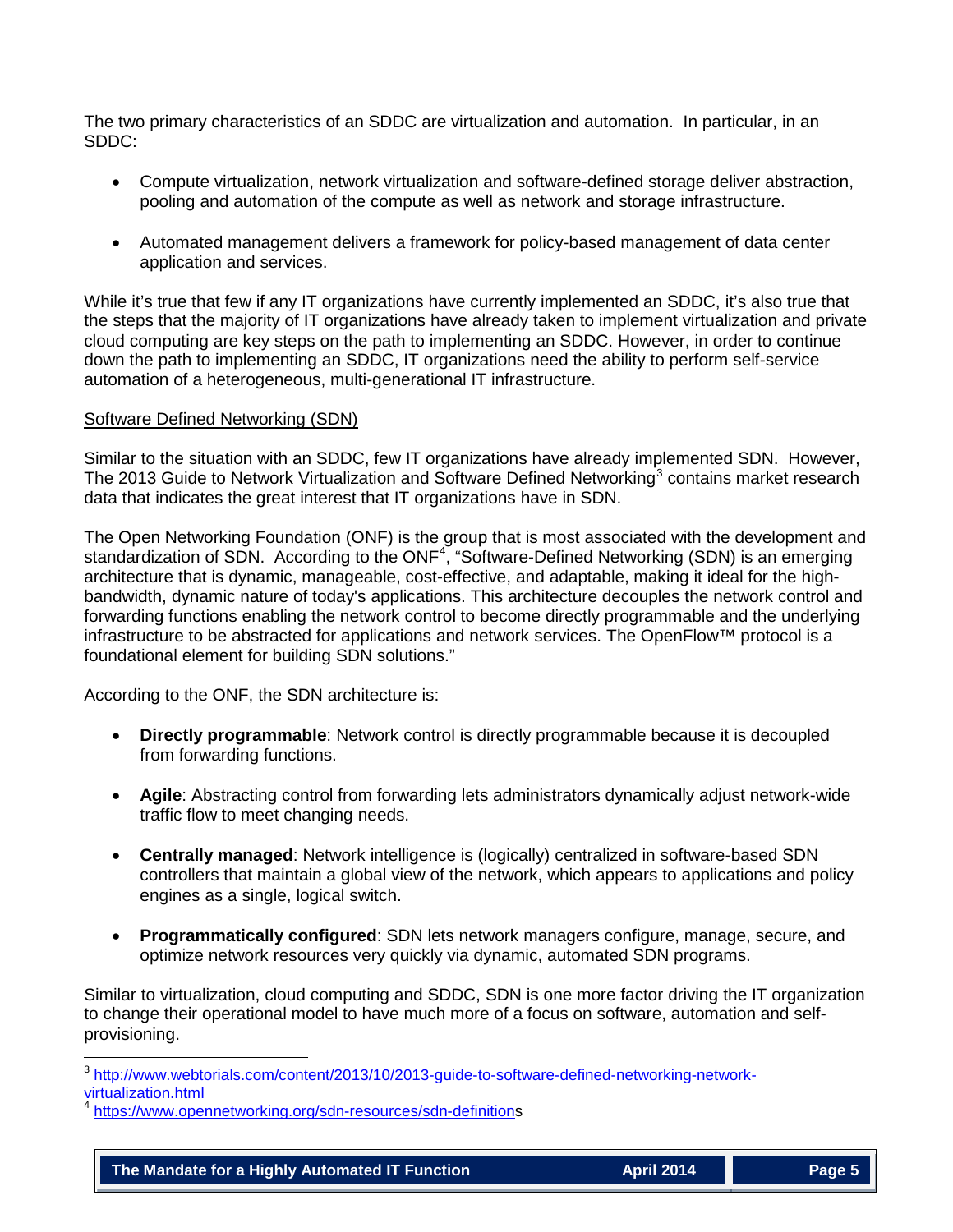### **Summary and Next Steps**

Because the traditional IT operational model has been highly manual and very hardware centric, IT infrastructure services have historically been both expensive to provide and slow to respond to new requirements. While being expensive and slow has never been acceptable, having an IT infrastructure with these qualities is rapidly becoming unacceptable for virtually all IT organizations because it places the company at a significant competitive disadvantage.

The broad adoption of server virtualization was the first major step that IT organizations took towards adopting an IT operational model that can respond quickly to new requirements and which is relatively inexpensive. Subsequent steps that most IT organizations have already taken include the adoption of additional forms of virtualization as well as the adoption of cloud computing. These steps, combined with the great interest that IT organizations are showing in both SDDCs and SDN indicate that the emerging IT operational model will increasingly be characterized as being software-based and highly automated.

In order to head down a path to a software-based, highly automated operational model, IT organizations need to develop a strategy for how they will implement self-service automation of what is today, and likely always will be, a heterogeneous, multi-generational IT infrastructure. In order to be successful, the strategy that IT organizations adopt must have both a technology and an organizational component. Future white papers and webinars in this series will describe those components in detail.